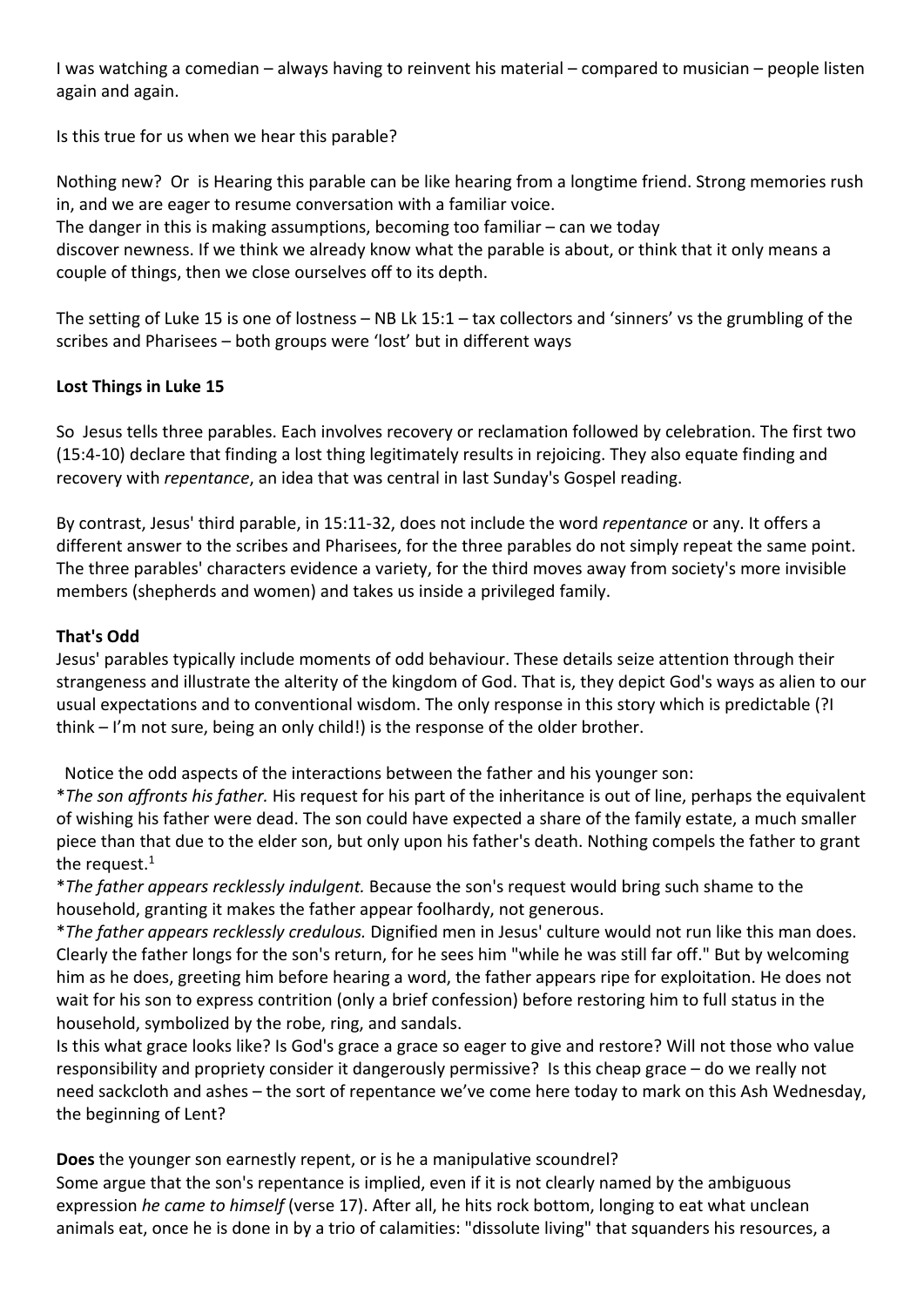"severe famine," and a social neglect in which "no one gave him anything." As signs of contrition, he confesses sin and plans to ask his father to welcome him home as a slave instead of a son. As signs of sincerity, he rehearses his speech and begins to deliver it even after his father embraces and kisses him. On the other hand, "he came to himself" can indicate that he came to his senses and got clarity on his situation (see Acts 12:11). The absence of repentance language is striking, particularly since the previous two parables condition readers to expect it. The son's rehearsed speech smacks of insincerity and a plan designed to tug at his gullible father's heartstrings. Perhaps Jesus' point is that even scoundrels are joyfully welcomed in God's household. Just pointing oneself toward home is what unleashes God's welcome. Any motive will do.

However we judge the younger son's motives, still the story retains a deeply scandalous flavor in the father's exuberant response to his returned son. The father welcomes home a loser, as a loser, and restores him to his standing as a son. Coming home at rock bottom was all he had to do. *Second,* is the elder son correct?

The elder son makes the parable especially complex and interesting. He surprises us by breaking the pattern set by the two parables in 15:4-10. One sheep was lost while ninety-nine stayed together. A woman searched for a coin while holding onto nine. But both sons in this family are lost, including the one who never left home.

As soon as the elder appears in 15:25 we sense his alienation. No one bothered to call him in to join the party! Accordingly, he does not enter the house. He does not address his father as "Father" and speaks to him about "this son of yours" instead of "my brother." His refusal to celebrate stems from his deep resentment.

Why is he resentful? He is taken for granted. No extravagance celebrates his reliable service. He accuses his father of showing preferential treatment. He expresses this with the visceral intensity that such unfairness can generate within family systems. The elder son forces us both to digest just how scandalous are the father's actions and to ask what this son's reactions say to us.

This son cannot see the situation in any way but according to his own conventions of justice and through the torments of the lack of appreciation he suffers. The father's response to the younger son utterly confound the rules, doctrines, and convictions that confine the elder son.

Is the elder son correct? By his own reckoning, he surely is. And many of us need to be brought to the realization that, deep down, we tend to reckon things in similar ways, according to similar standards of fairness and belonging. How can we not?

Let's not fall into a trap when they write off the elder son as different, an outsider, or especially reprobate and self-righteous. He is the consummate religious insider, for he understands and articulates *the scandal* of God's grace better than any theologian.

The father does not cast the elder son away. The parable denies a zero-sum economics that would have one child accepted and another rejected.

For the father calls the elder son "son" and confirms his full place and favoured standing within the family. All that remains to be seen is how this son will respond.

## **A Parable for Feasting**

Henri Nouwen, in his excellent book (recommended for lent!) the return of the prodigal, asks us to see this story as if we were all 3 characters- the prodigal, the elder brother, and the father who forgives.

\*Both sons, each in his own way, misunderstand the workings of grace. The younger seeks to bargain or manipulate, while the elder cannot let go of sacred canons and grudges. Yet both are welcomed home, regardless. They call us to reassess our own standards and the basis of our relationship to God. Can we see ourselves as the younger son – can we, in this service, see how we might have reached rock bottom and realise our only response is to come to our senses and return to the Father?